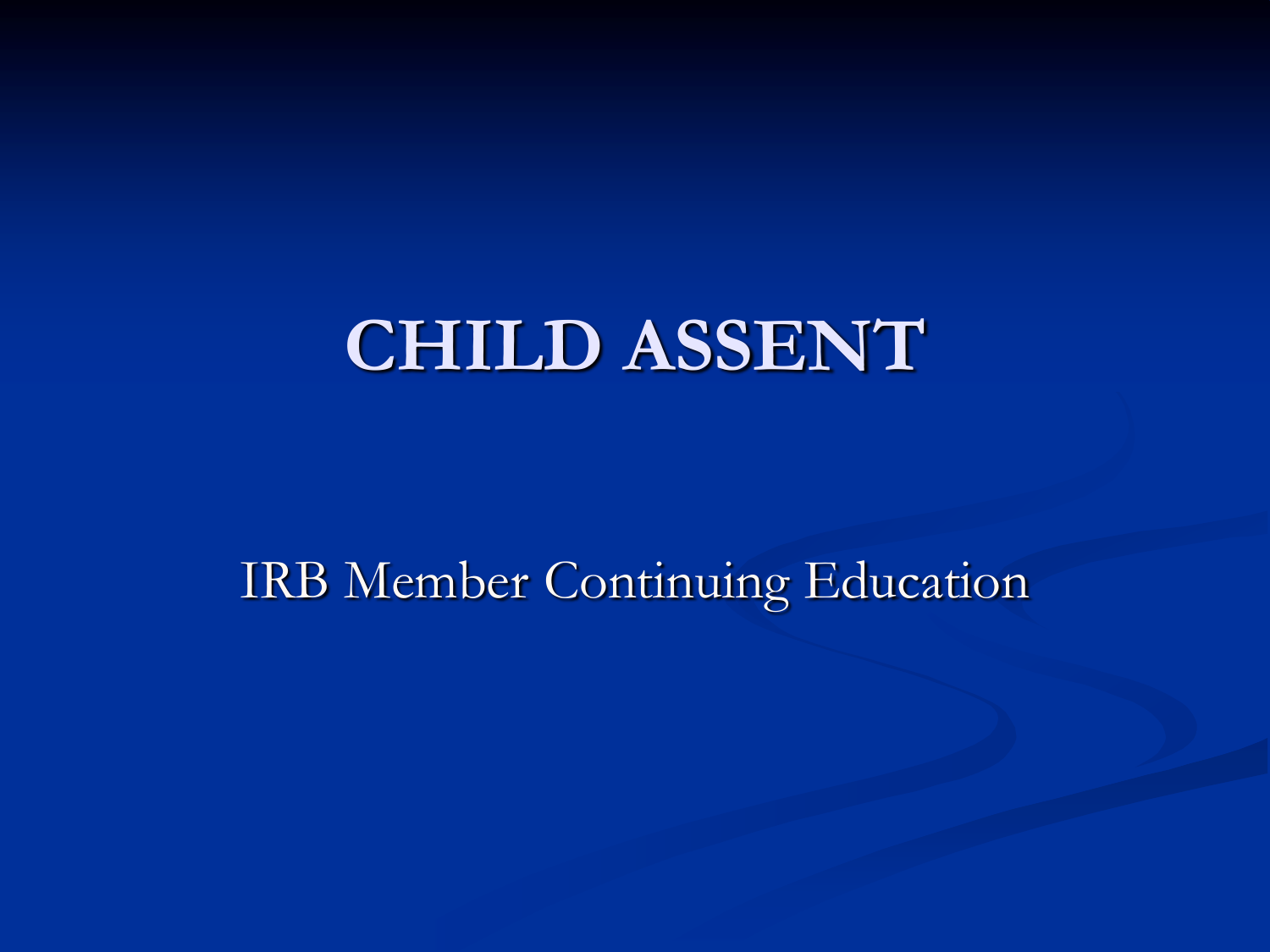# **AAHRRP Element 1I.4. B.**

**The IRB or EC has and follows written policies and procedures requiring appropriate protections for prospective participants who cannot give consent or whose decision-making capacity is in question.**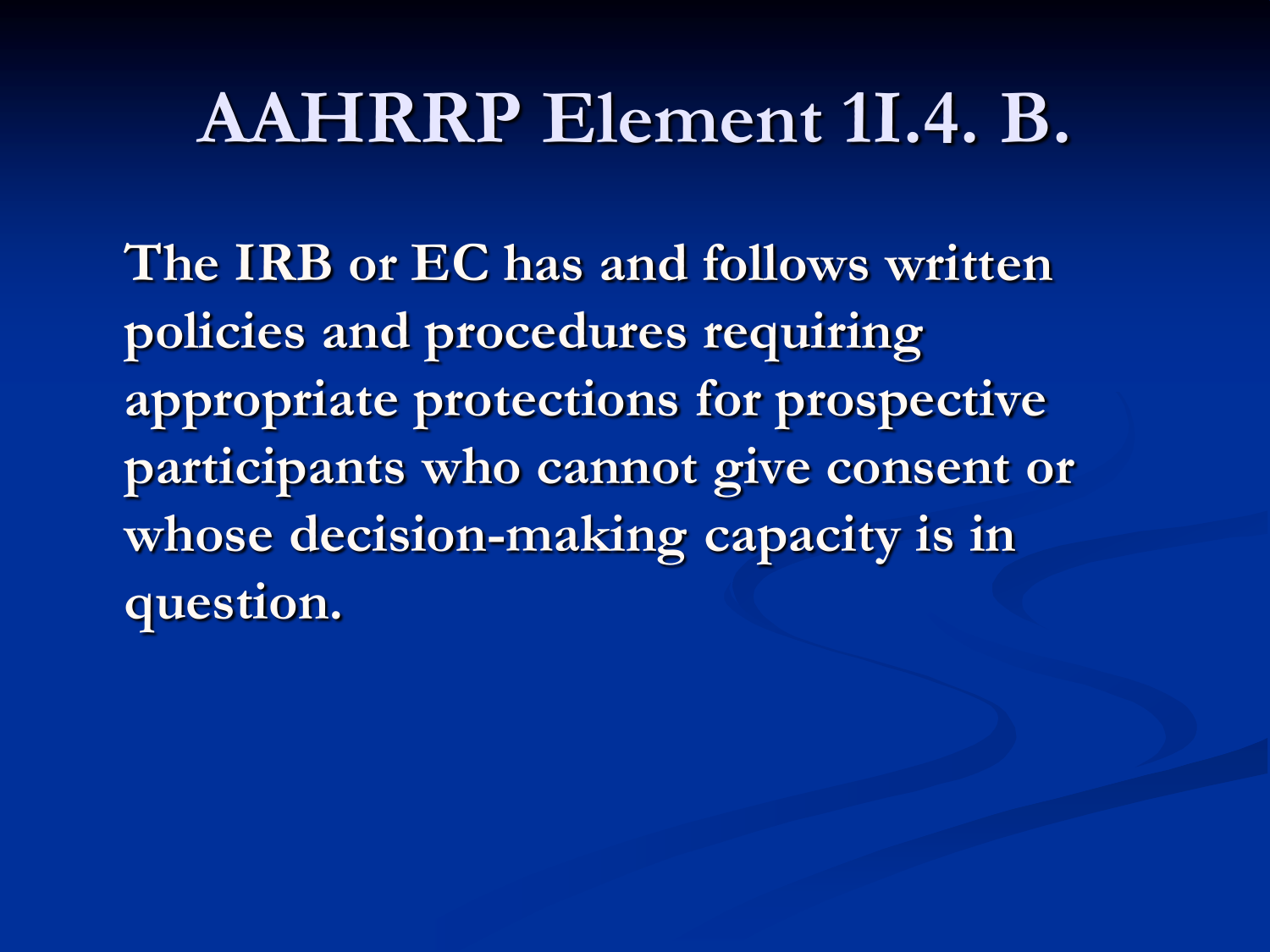#### **HRPP 8.6 Research Involving Children**

 *The IRB will make protocol-specific determinations regarding whether adequate provisions should be made for soliciting the assent of the children younger than 12-years old, when in the judgment of the IRB members, the children are capable of providing assent. This determination will be documented in the IRB minutes*.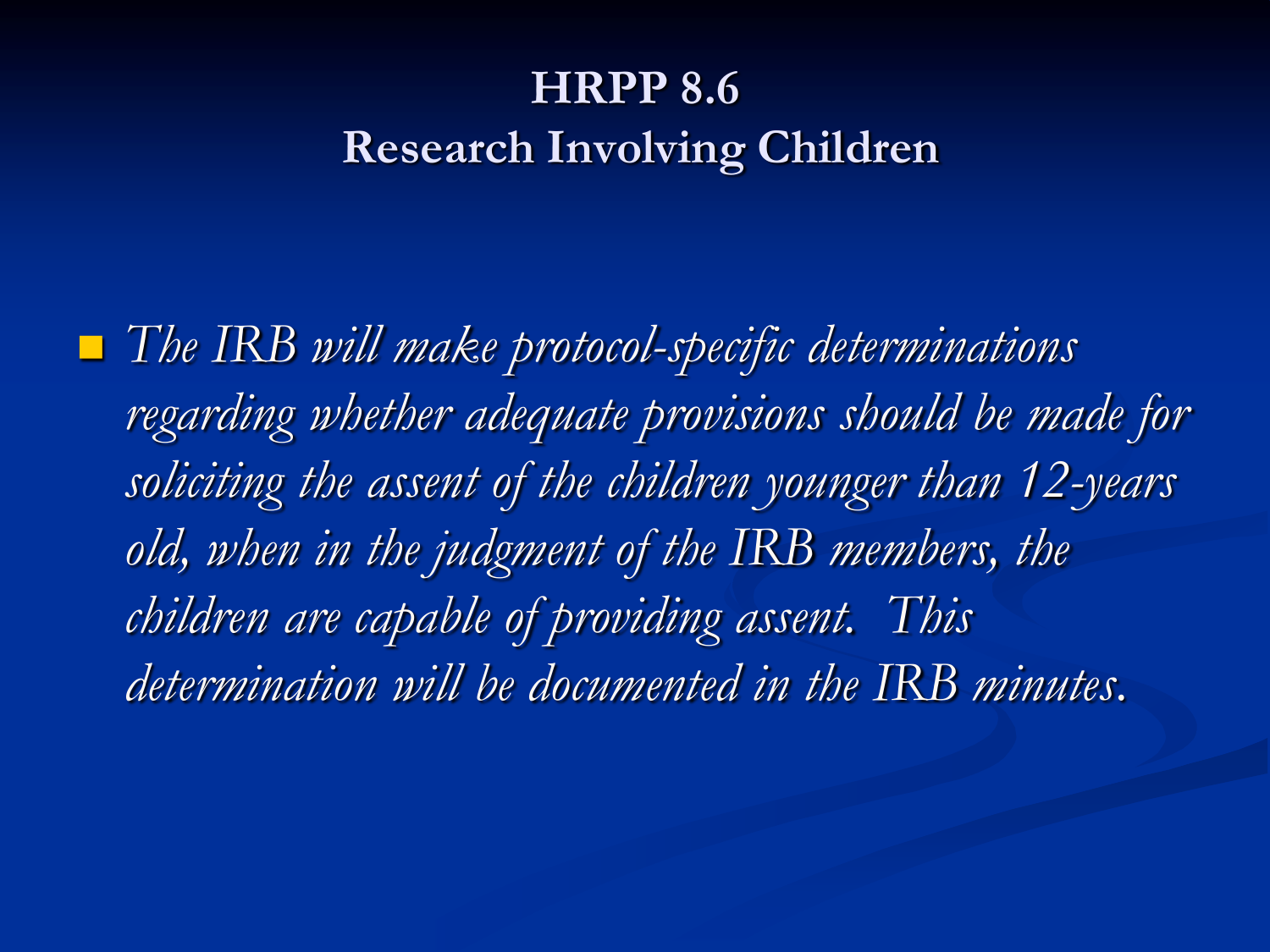# **ASSENT**

- A child's affirmative agreement to participate in research. Mere failure to object should not, absent affirmative agreement, be construed as assent.
	- **This means the child must actively show his or her** willingness to participate in the research, rather than just complying with directions to participate and not resisting in any way.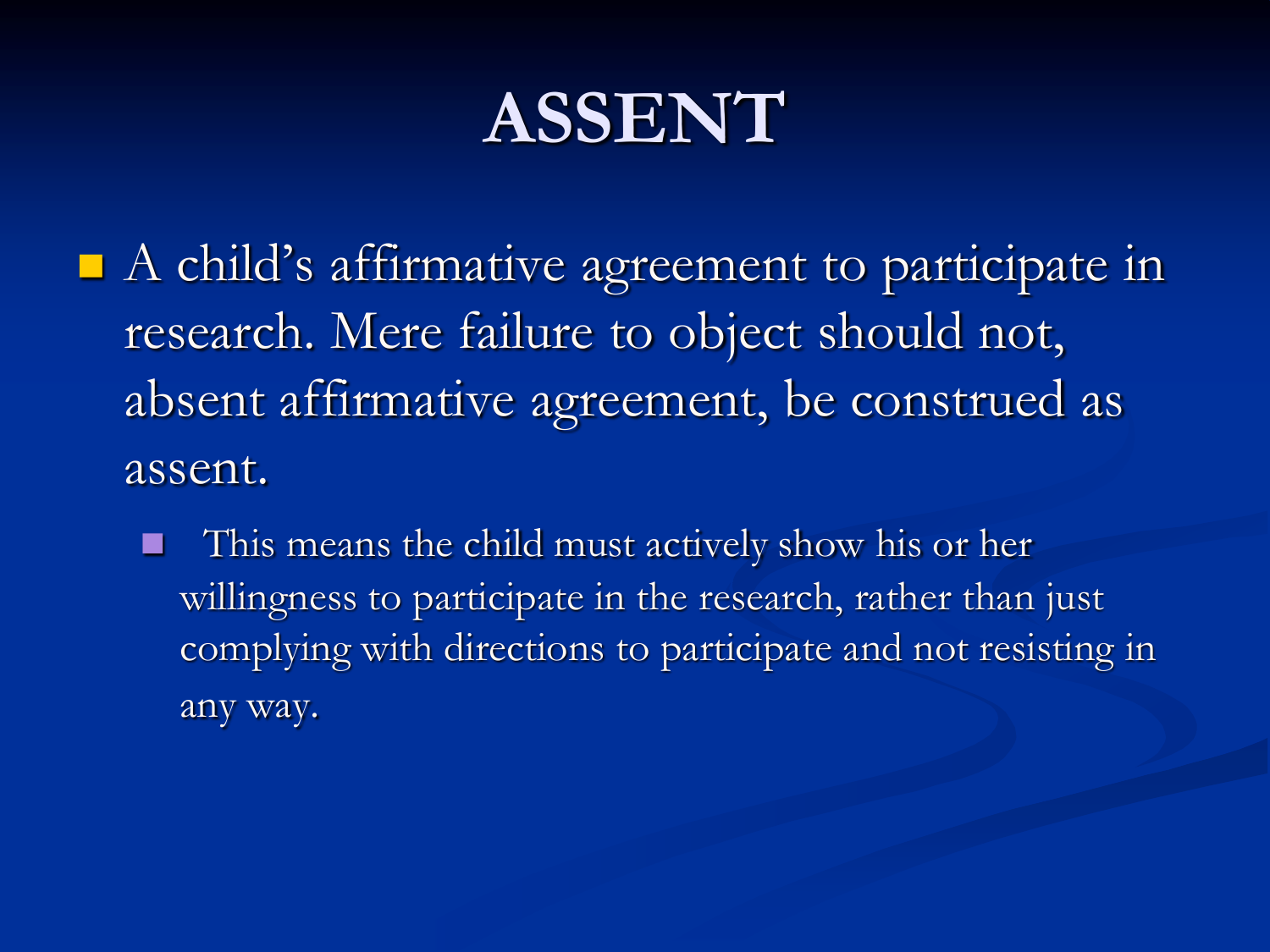#### **45 CFR 46.408(a)**

**Requirements for permission by parents or guardians and for assent by children**

- **The IRB** shall determine that adequate provisions are made for soliciting the assent of the children, when in the judgment of the IRB the children are capable of providing assent.
- This judgment may be made for all children to be involved in research under a particular protocol, or for each child, as the IRB deems appropriate.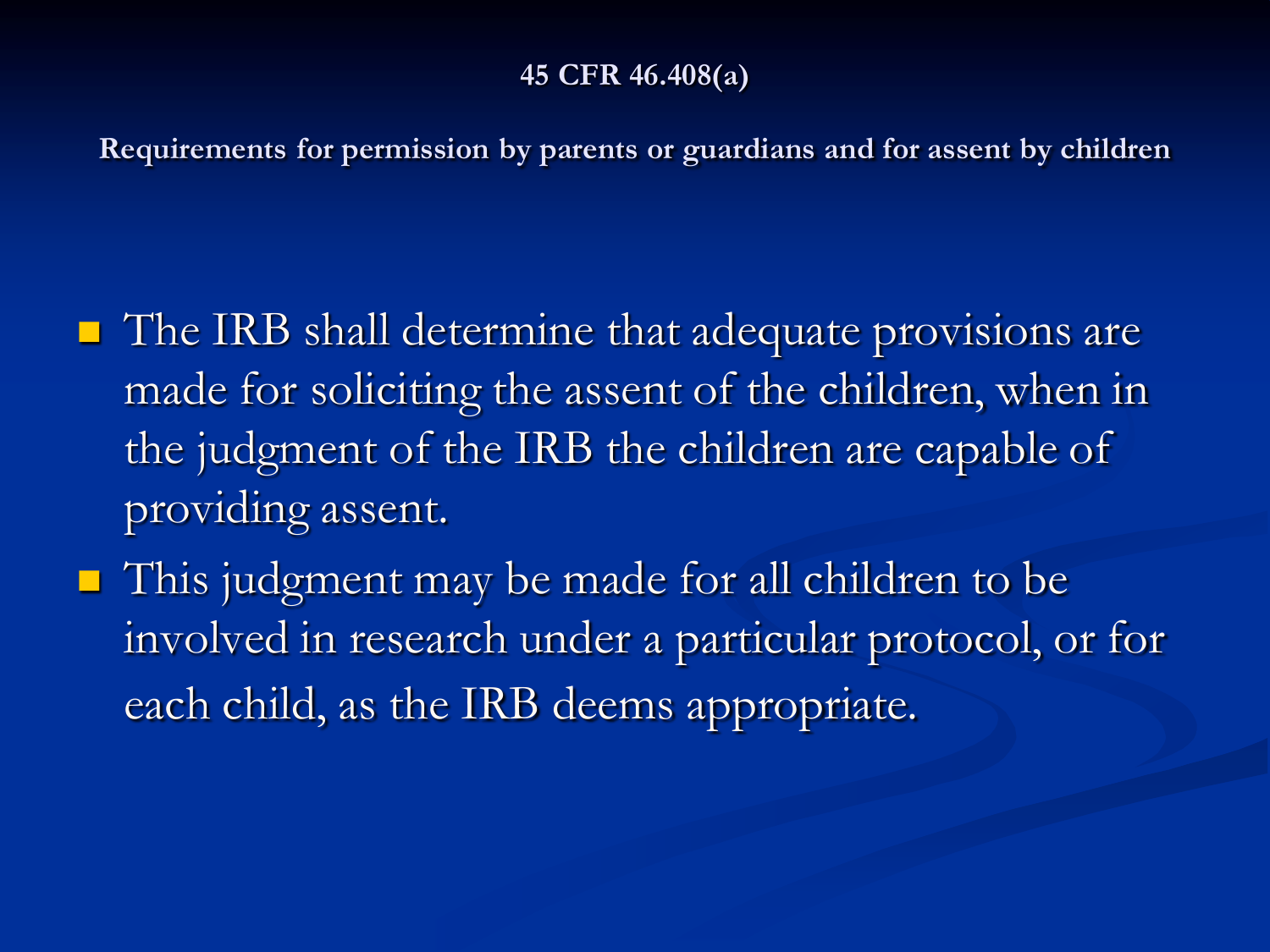# **CHILD ASSENT**

**When judging whether children are capable of assent, the Institutional Review Board (IRB) is charged with taking into account the ages, maturity, and psychological state of the children involved.**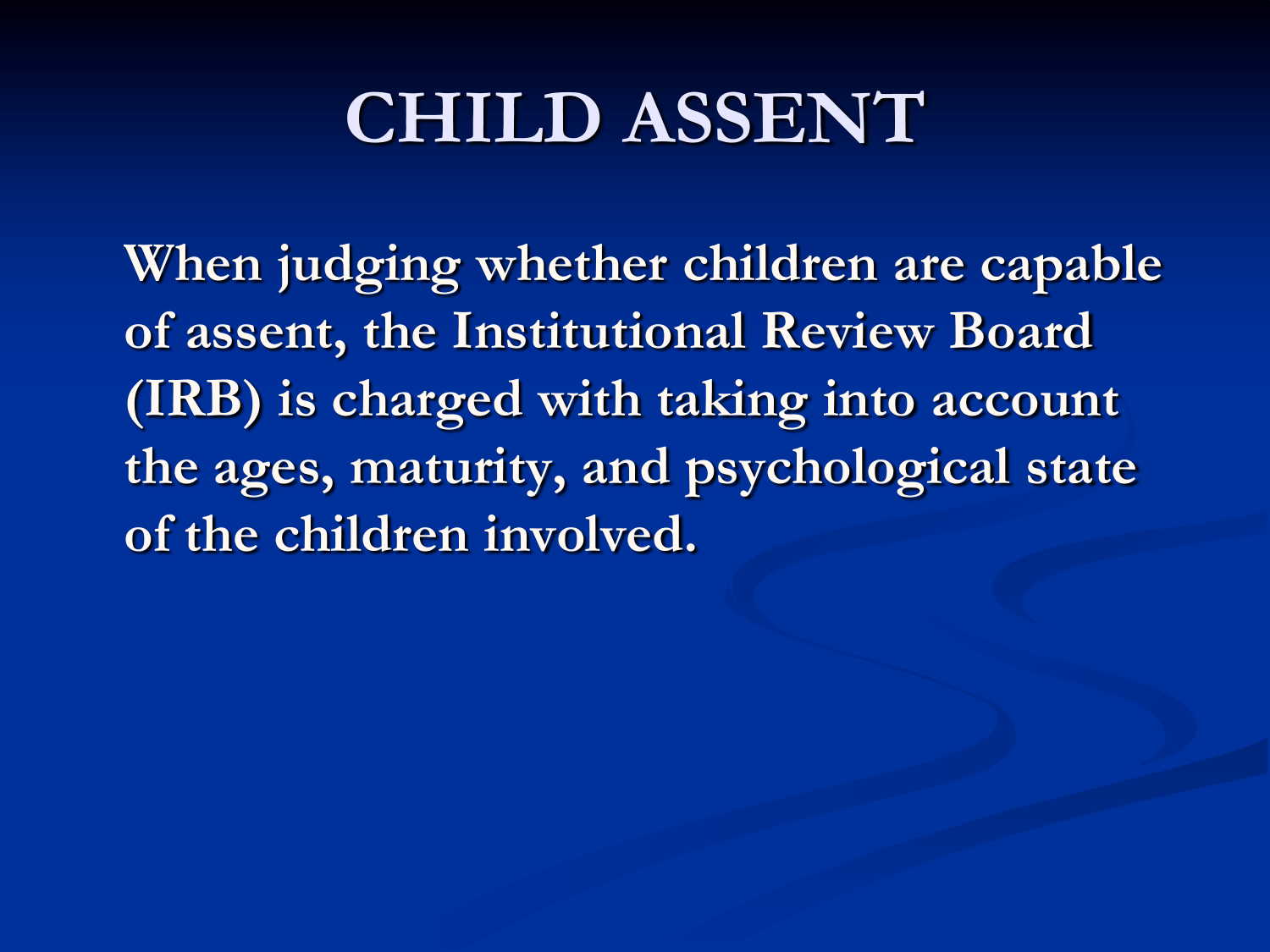# **Waiver of Assent**

- The regulations at 45 CFR 46.408(a) identify three types of circumstances where the IRB may determine that waiver of children's assent is appropriate:
	- $\blacksquare$  if the capability of some or all of the children is so limited that they cannot reasonably be consulted;
	- **if the intervention or procedure involved in the research holds out the** prospect of direct benefit to the health or well-being of the children and is available only in the context of the research.
	- **If the research meets the same conditions as those for waiver or alteration** of informed consent in research involving adults, as specified in the regulations at either [45 CFR 46.116\(c\) or 45 CFR 46.116\(d\)](http://www.hhs.gov/ohrp/humansubjects/guidance/45cfr46.html#46.116).